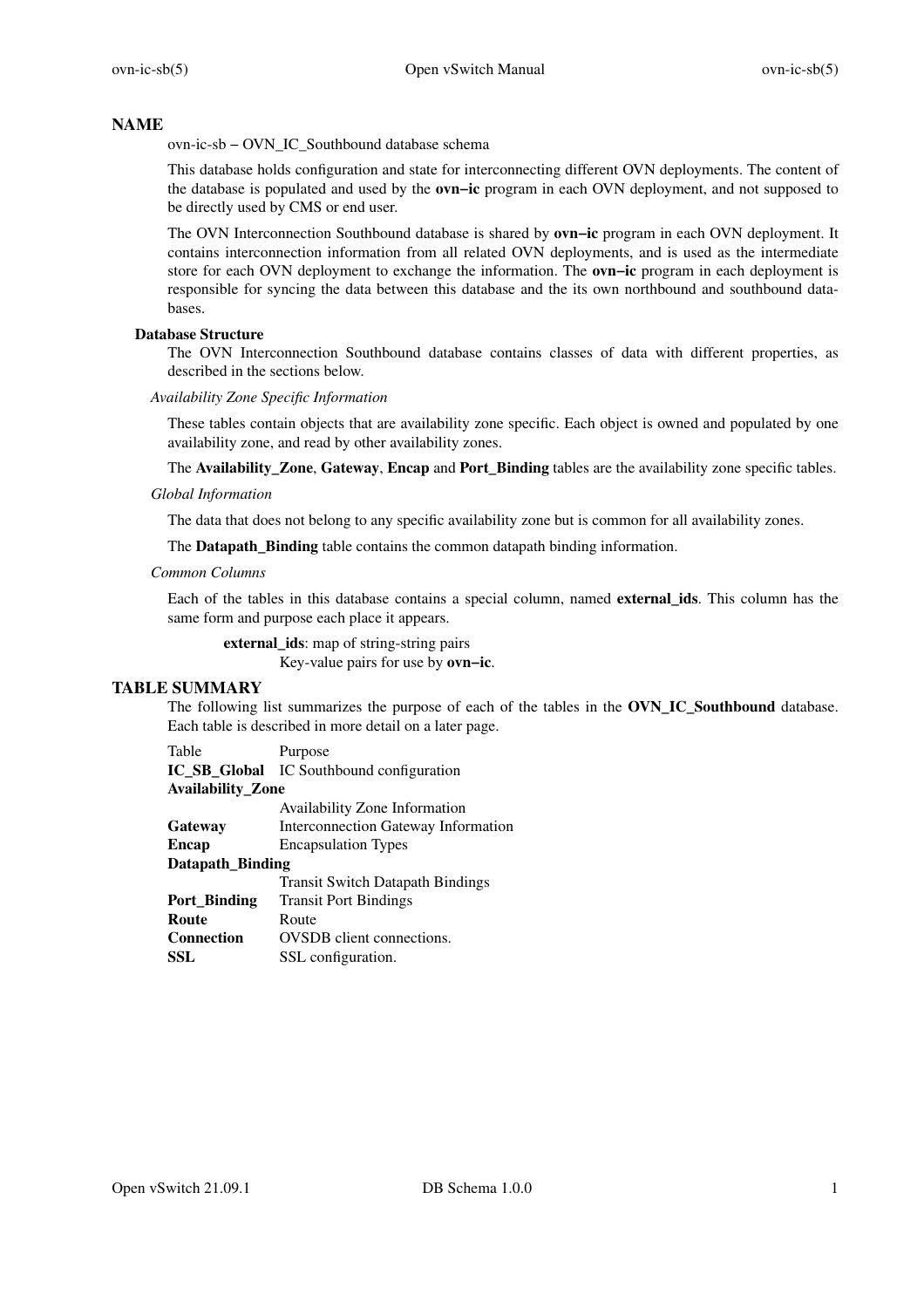# **IC\_SB\_Global TABLE**

Interconnection Southbound configuration. This table must have exactly one row.

#### **Summary:**

| Common Columns:            |  |
|----------------------------|--|
| external ids               |  |
| options                    |  |
| <b>Connection Options:</b> |  |
| connections                |  |
| ssl                        |  |

map of string-string pairs map of string-string pairs

**connections** set of **Connection**s **ssl** optional **SSL**

# **Details:**

*Common Columns:*

**external\_ids**: map of string-string pairs See **External IDs** at the beginning of this document.

**options**: map of string-string pairs

*Connection Options:*

# **connections**: set of **Connection**s

Database clients to which the Open vSwitch database server should connect or on which it should listen, along with options for how these connections should be configured. See the **Connection** table for more information.

# **ssl**: optional **SSL**

Global SSL configuration.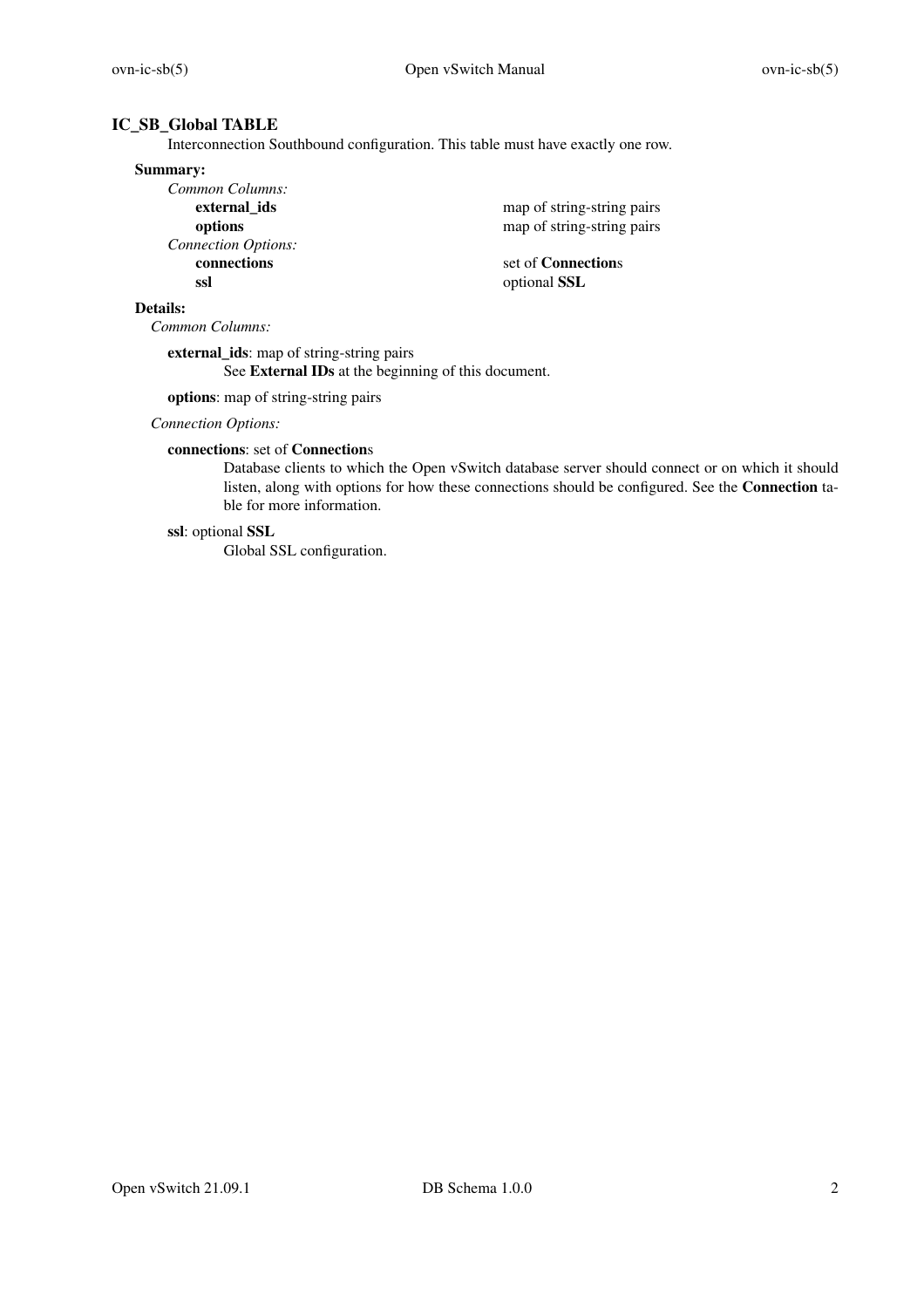# **Av ailability\_Zone TABLE**

Each row in this table represents an Availability Zone. Each OVN deployment is considered an availability zone from OVN control plane perspective, with its own central components, such as northbound and southbound databases and **ovn−northd** daemon.

# **Summary:**

string (must be unique within table)

# **Details:**

**name**: string (must be unique within table)

A name that uniquely identifies the availability zone.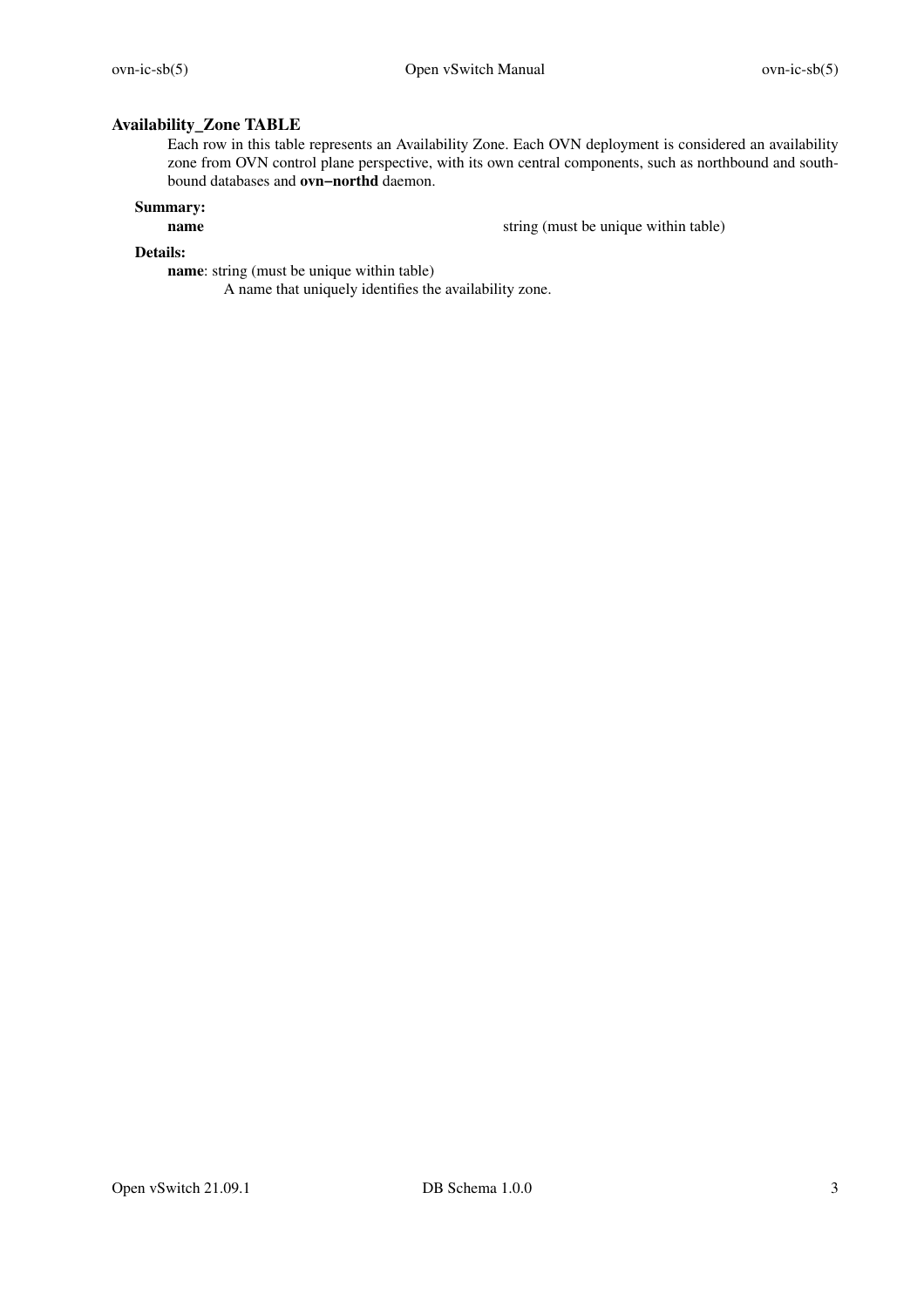# **Gateway TABLE**

Each row in this table represents a interconnection gateway chassis in an availability zone.

| <b>Summary:</b>                     |                                      |
|-------------------------------------|--------------------------------------|
| name                                | string (must be unique within table) |
| availability_zone                   | <b>Availability_Zone</b>             |
| hostname                            | string                               |
| Common Columns:                     |                                      |
| external ids                        | map of string-string pairs           |
| <b>Encapsulation Configuration:</b> |                                      |
| encaps                              | set of 1 or more <b>Encaps</b>       |

#### **Details:**

**name**: string (must be unique within table)

The name of the gateway. See **name** column of the OVN Southbound database's **Chassis** table.

# **av ailability\_zone**: **Av ailability\_Zone**

The availabilty zone that the gateway belongs to.

#### **hostname**: string

The hostname of the gateway.

# *Common Columns:*

The overall purpose of these columns is described under **Common Columns** at the beginning of this document.

**external\_ids**: map of string-string pairs

# *Encapsulation Configuration:*

OVN uses encapsulation to transmit logical dataplane packets between gateways.

# **encaps**: set of 1 or more **Encap**s

Points to supported encapsulation configurations to transmit logical dataplane packets to this gateway. Each entry is a **Encap** record that describes the configuration. See **encaps** column of the OVN Southbound database's **Chassis** table.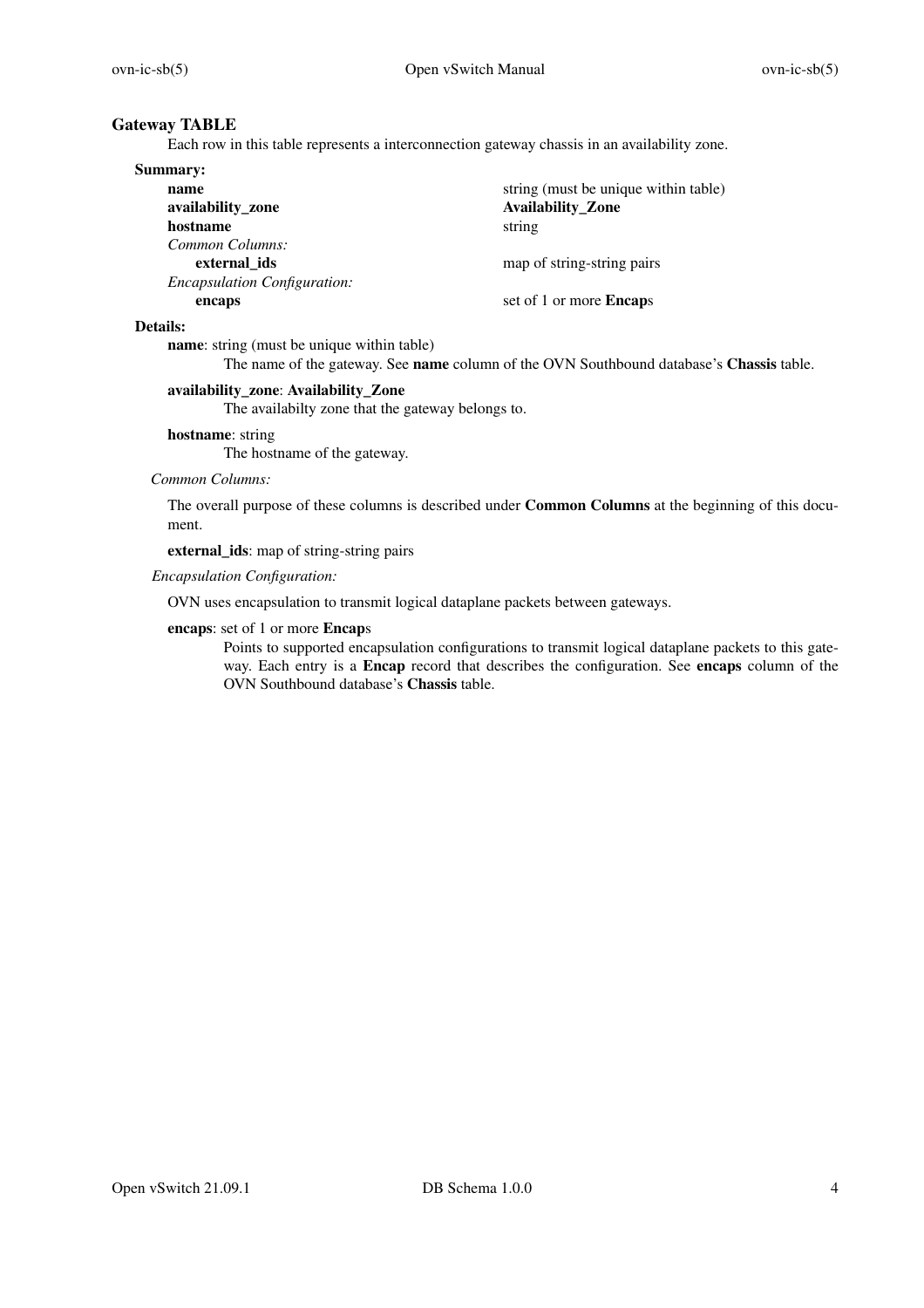# **Encap TABLE**

The **encaps** column in the **Gateway** table refers to rows in this table to identify how OVN may transmit logical dataplane packets to this gateway.

| <b>Summary:</b> |                                              |
|-----------------|----------------------------------------------|
| type            | string, one of <b>geneve</b> , stt, or vxlan |
| options         | map of string-string pairs                   |
| ıp              | string                                       |
| gateway_name    | string                                       |

# **Details:**

**type**: string, one of **geneve**, **stt**, or **vxlan**

The encapsulation to use to transmit packets to this gateway. See **type** column of the OVN Southbound database's **Encap** table.

**options**: map of string-string pairs

Options for configuring the encapsulation, which may be **type** specific. See **options** column of the OVN Southbound database's **Encap** table.

#### **ip**: string

The IPv4 address of the encapsulation tunnel endpoint.

# **gateway\_name**: string

The name of the gateway that created this encap.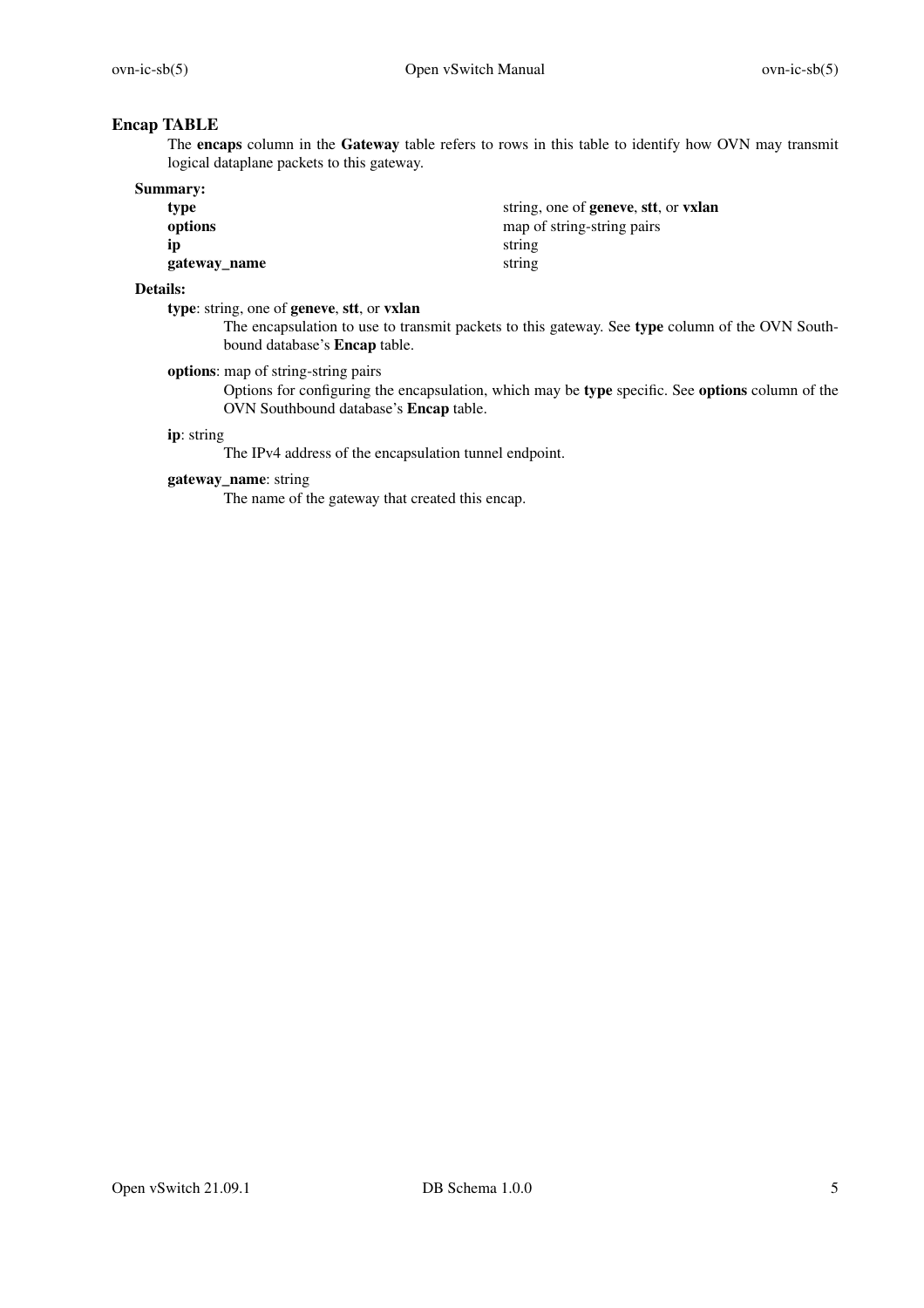# **Datapath\_Binding TABLE**

Each row in this table represents a logical datapath for a transit logical switch configured in the OVN Interconnection Northbound database's **Transit\_Switch** table.

| Summary:        |                                                                      |
|-----------------|----------------------------------------------------------------------|
| transit_switch  | string                                                               |
| tunnel_key      | integer, in range 1 to $16,777,215$ (must be unique<br>within table) |
| Common Columns: |                                                                      |
| external ids    | map of string-string pairs                                           |

#### **Details:**

**transit\_switch**: string

The name of the transit logical switch that is configured in the OVN Interconnection Northbound database's **Transit\_Switch** table.

**tunnel key**: integer, in range 1 to 16,777,215 (must be unique within table)

The tunnel key value to which the logical datapath is bound. The key can be generated by any **ovn−ic** but the same key is shared by all availability zones so that the logical datapaths can be peered across them. A tunnel key for transit switch datapath binding must be globally unique.

For more information about the meanings of a tunnel key, see **tunnel\_key** column of the OVN Southbound database's **Datapath\_Binding** table.

### *Common Columns:*

The overall purpose of these columns is described under **Common Columns** at the beginning of this document.

**external\_ids**: map of string-string pairs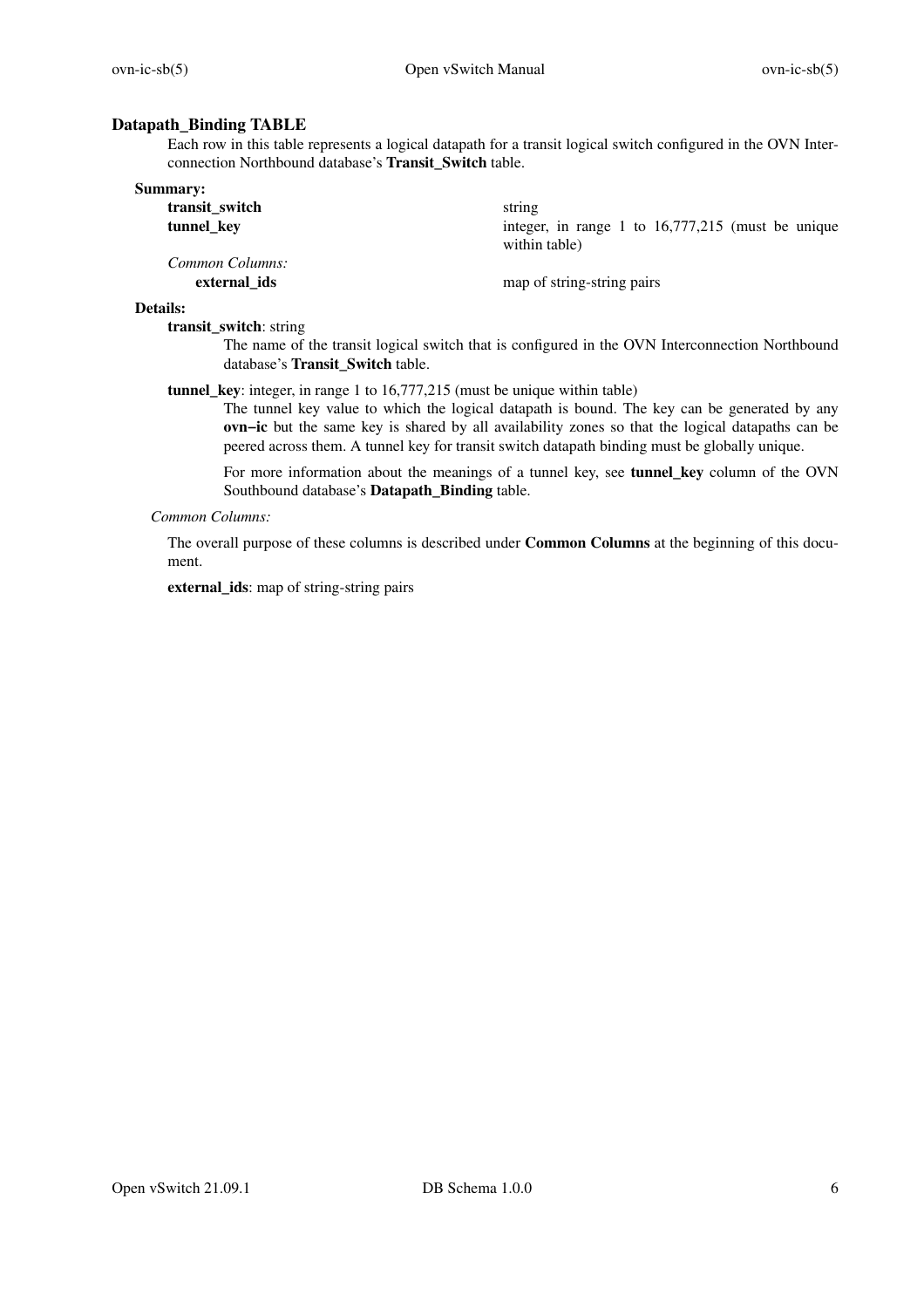# **Port\_Binding TABLE**

Each row in this table binds a logical port on the transit switch to a physical gateway and a tunnel key. Each port on the transit switch belongs to a specific availability zone.

#### **Summary:**

| Core Features:    |                                      |
|-------------------|--------------------------------------|
| transit_switch    | string                               |
| logical_port      | string (must be unique within table) |
| availability_zone | <b>Availability_Zone</b>             |
| encap             | optional weak reference to Encap     |
| gateway           | string                               |
| tunnel_key        | integer, in range 1 to 32,767        |
| address           | string                               |
| Common Columns:   |                                      |
| external ids      | map of string-string pairs           |

#### **Details:**

*Core Features:*

### **transit\_switch**: string

The name of the transit switch that the corresponding logical port belongs to.

#### **logical\_port**: string (must be unique within table)

A logical port, taken from **name** in the OVN\_Northbound database's **Logical\_Switch\_Port** table. The logical port name must be unique across all availability zones.

# availability\_zone: Availability\_Zone

The availability zone that the port belongs to.

#### **encap**: optional weak reference to **Encap**

Points to supported encapsulation configurations to transmit logical dataplane packets to this gateway. Each entry is a **Encap** record that describes the configuration.

#### **gateway**: string

The name of the gateway that this port is physically located.

# **tunnel** key: integer, in range 1 to 32,767

A number that represents the logical port in the key (e.g. STT key or Geneve TLV) field carried within tunnel protocol packets. The key can be generated by any **ovn−ic** but the same key is shared by all availability zones so that the packets can go through the datapath pipelines of different availability zones.

The tunnel ID must be unique within the scope of a logical datapath.

For more information about tunnel key, see **tunnel\_key** column of the OVN Southbound database's **Port\_Binding** table.

#### **address**: string

The Ethernet address and IP addresses used by the corresponding logical router port peering with the transit switch port. It is a string combined with the value of **mac** column followed by the values in **networks** column in **Logical\_Router\_Port** table.

## *Common Columns:*

#### **external\_ids**: map of string-string pairs

See **External IDs** at the beginning of this document.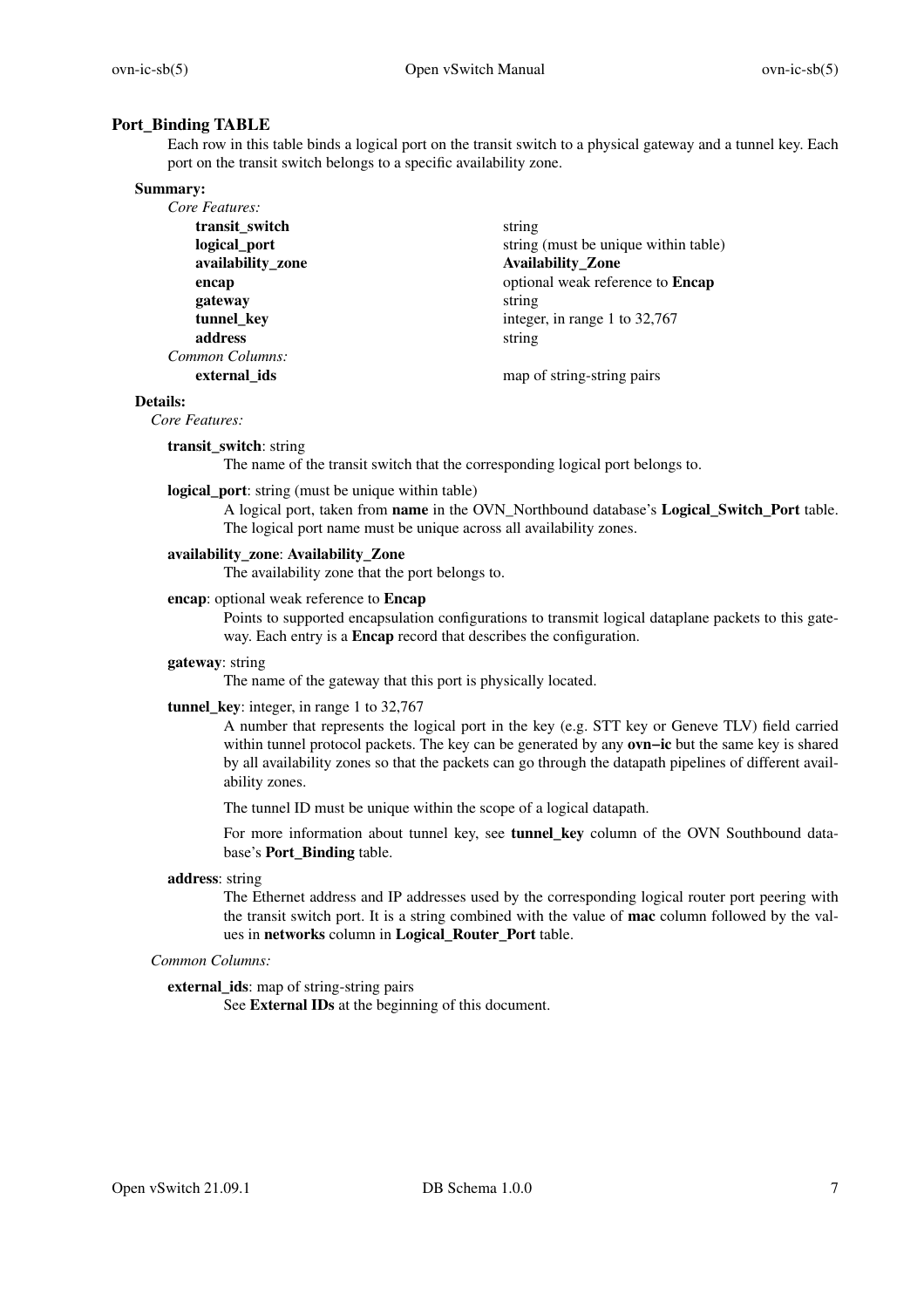# **Route TABLE**

Each row in this table represents a route advertised.

### **Summary:**

| Core Features:    |                            |
|-------------------|----------------------------|
| transit switch    | string                     |
| availability_zone | <b>Availability_Zone</b>   |
| ip_prefix         | string                     |
| nexthop           | string                     |
| Common Columns:   |                            |
| external ids      | map of string-string pairs |

# **Details:**

*Core Features:*

**transit\_switch**: string

The name of the transit switch, upon which the route is advertised.

# **av ailability\_zone**: **Av ailability\_Zone**

The availability zone that has advertised the route.

## **ip\_prefix**: string

IP prefix of this route (e.g. 192.168.100.0/24).

# **nexthop**: string

Nexthop IP address for this route.

# *Common Columns:*

**external\_ids**: map of string-string pairs See **External IDs** at the beginning of this document.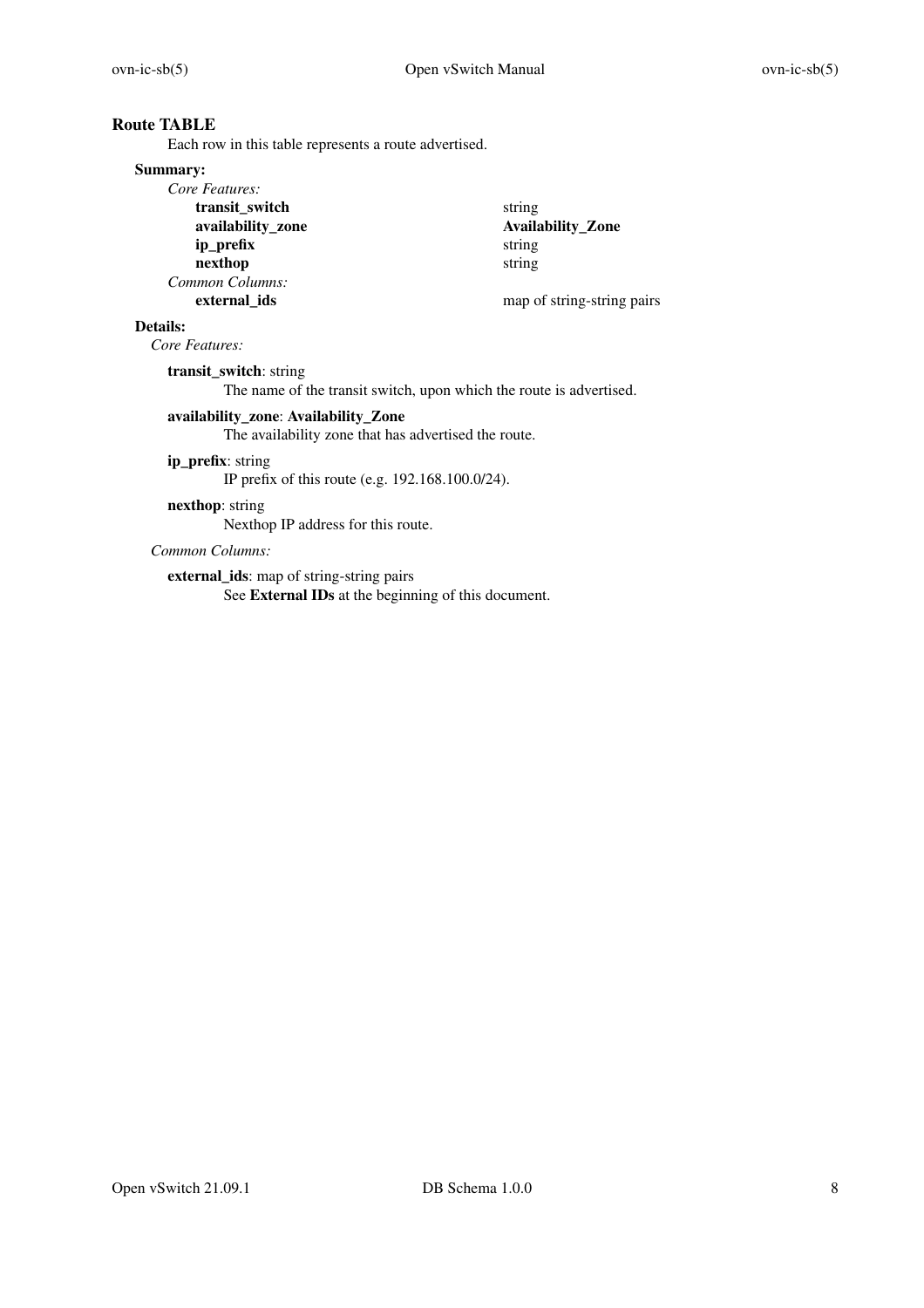# **Connection TABLE**

Configuration for a database connection to an Open vSwitch database (OVSDB) client.

This table primarily configures the Open vSwitch database server (**ovsdb−server**).

The Open vSwitch database server can initiate and maintain active connections to remote clients. It can also listen for database connections.

#### **Summary:**

| Core Features:                         |                                                    |
|----------------------------------------|----------------------------------------------------|
| target                                 | string (must be unique within table)               |
| Client Failure Detection and Handling: |                                                    |
| max_backoff                            | optional integer, at least 1,000                   |
| inactivity_probe                       | optional integer                                   |
| <i>Status:</i>                         |                                                    |
| is connected                           | <b>boolean</b>                                     |
| status : last_error                    | optional string                                    |
| status : state                         | optional string, one of ACTIVE, BACKOFF, CON-      |
|                                        | <b>NECTING, IDLE, or VOID</b>                      |
| status : sec_since_connect             | optional string, containing an integer, at least 0 |
| status : sec_since_disconnect          | optional string, containing an integer, at least 0 |
| status: locks_held                     | optional string                                    |
| status : locks_waiting                 | optional string                                    |
| status : locks_lost                    | optional string                                    |
| status : n_connections                 | optional string, containing an integer, at least 2 |
| status : bound_port                    | optional string, containing an integer             |
| Common Columns:                        |                                                    |
| external_ids                           | map of string-string pairs                         |
| other_config                           | map of string-string pairs                         |
|                                        |                                                    |

## **Details:**

*Core Features:*

**target**: string (must be unique within table) Connection methods for clients.

The following connection methods are currently supported:

#### **ssl:***host*[**:***port*]

The specified SSL *port* on the given *host*, which can either be a DNS name (if built with unbound library) or an IP address. A valid SSL configuration must be provided when this form is used, this configuration can be specified via command-line options or the **SSL** table.

If *port* is not specified, it defaults to 6640.

SSL support is an optional feature that is not always built as part of Open vSwitch.

## **tcp:***host*[**:***port*]

The specified TCP *port* on the given *host*, which can either be a DNS name (if built with unbound library) or an IP address (IPv4 or IPv6). If *host* is an IPv6 address, wrap it in square brackets, e.g. **tcp:[::1]:6640**.

If *port* is not specified, it defaults to 6640.

## **pssl:**[*port*][**:***host*]

Listens for SSL connections on the specified TCP *port*. Specify 0 for *port* to have the kernel automatically choose an available port. If *host*, which can either be a DNS name (if built with unbound library) or an IP address, is specified, then connections are restricted to the resolved or specified local IP address (either IPv4 or IPv6 address). If *host* is an IPv6 address, wrap in square brackets, e.g. **pssl:6640:[::1]**. If *host* is not specified then it listens only on IPv4 (but not IPv6) addresses. A valid SSL configuration must be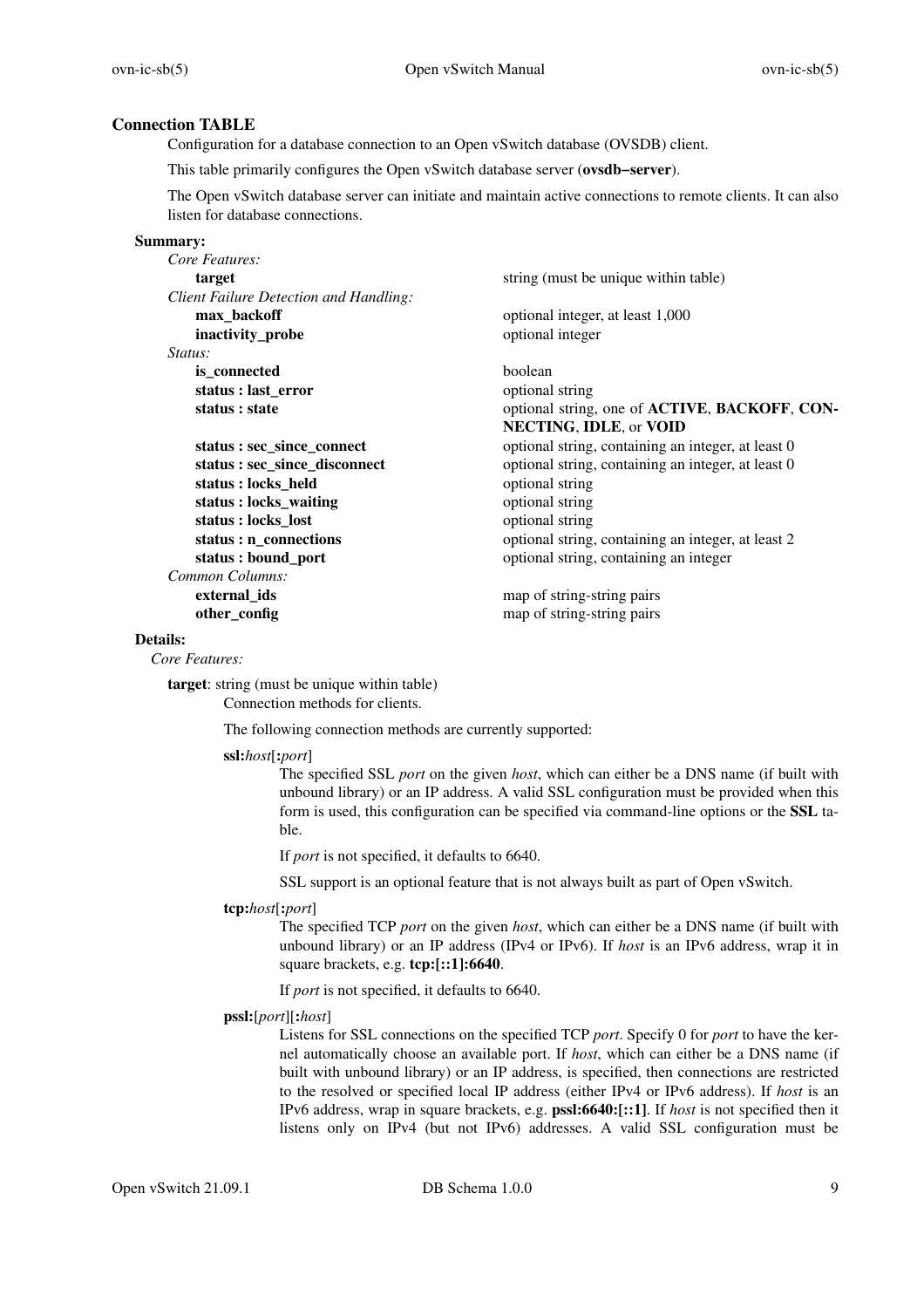provided when this form is used, this can be specified either via command-line options or the **SSL** table.

If *port* is not specified, it defaults to 6640.

SSL support is an optional feature that is not always built as part of Open vSwitch.

# **ptcp:**[*port*][**:***host*]

Listens for connections on the specified TCP *port*. Specify 0 for *port* to have the kernel automatically choose an available port. If *host*, which can either be a DNS name (if built with unbound library) or an IP address, is specified, then connections are restricted to the resolved or specified local IP address (either IPv4 or IPv6 address). If *host* is an IPv6 address, wrap it in square brackets, e.g. **ptcp:6640:[::1]**. If *host* is not specified then it listens only on IPv4 addresses.

If *port* is not specified, it defaults to 6640.

When multiple clients are configured, the **target** values must be unique. Duplicate **target** values yield unspecified results.

## *Client Failure Detection and Handling:*

**max** backoff: optional integer, at least 1,000

Maximum number of milliseconds to wait between connection attempts. Default is implementation-specific.

## **inactivity\_probe**: optional integer

Maximum number of milliseconds of idle time on connection to the client before sending an inactivity probe message. If Open vSwitch does not communicate with the client for the specified number of seconds, it will send a probe. If a response is not received for the same additional amount of time, Open vSwitch assumes the connection has been broken and attempts to reconnect. Default is implementation-specific. A value of 0 disables inactivity probes.

#### *Status:*

Key-value pair of **is\_connected** is always updated. Other key-value pairs in the status columns may be updated depends on the **target** type.

When **target** specifies a connection method that listens for inbound connections (e.g. **ptcp:** or **punix:**), both **n\_connections** and **is\_connected** may also be updated while the remaining key-value pairs are omitted.

On the other hand, when **target** specifies an outbound connection, all key-value pairs may be updated, except the above-mentioned two key-value pairs associated with inbound connection targets. They are omitted.

#### **is** connected: boolean

**true** if currently connected to this client, **false** otherwise.

#### **status : last\_error**: optional string

A human-readable description of the last error on the connection to the manager; i.e. **strerror(errno)**. This key will exist only if an error has occurred.

# **status : state**: optional string, one of **ACTIVE**, **BACKOFF**, **CONNECTING**, **IDLE**, or **VOID**

The state of the connection to the manager:

**VOID** Connection is disabled.

# **BACKOFF**

Attempting to reconnect at an increasing period.

# **CONNECTING**

Attempting to connect.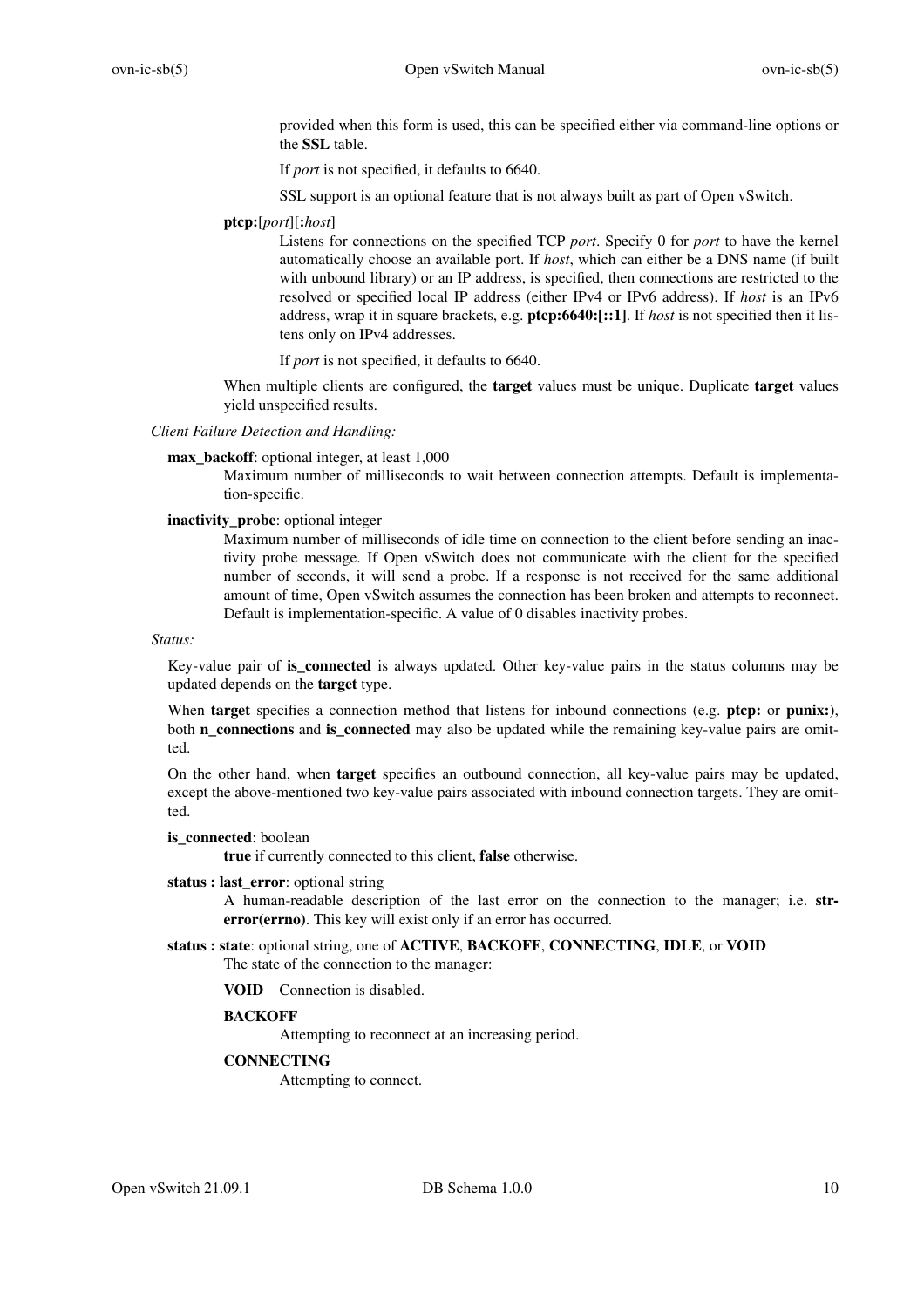# **ACTIVE**

Connected, remote host responsive.

**IDLE** Connection is idle. Waiting for response to keep-alive.

These values may change in the future. They are provided only for human consumption.

**status : sec\_since\_connect**: optional string, containing an integer, at least 0

The amount of time since this client last successfully connected to the database (in seconds). Value is empty if client has never successfully been connected.

- **status : sec\_since\_disconnect**: optional string, containing an integer, at least 0 The amount of time since this client last disconnected from the database (in seconds). Value is empty if client has never disconnected.
- **status : locks\_held**: optional string Space-separated list of the names of OVSDB locks that the connection holds. Omitted if the connection does not hold any locks.
- **status : locks\_waiting**: optional string Space-separated list of the names of OVSDB locks that the connection is currently waiting to acquire. Omitted if the connection is not waiting for any locks.
- **status : locks\_lost**: optional string Space-separated list of the names of OVSDB locks that the connection has had stolen by another OVSDB client. Omitted if no locks have been stolen from this connection.
- status : n\_connections: optional string, containing an integer, at least 2 When **target** specifies a connection method that listens for inbound connections (e.g. **ptcp:** or **pssl:**) and more than one connection is actually active, the value is the number of active connections. Otherwise, this key-value pair is omitted.
- **status : bound\_port**: optional string, containing an integer When **target** is **ptcp:** or **pssl:**, this is the TCP port on which the OVSDB server is listening. (This is particularly useful when **target** specifies a port of 0, allowing the kernel to choose any available port.)

*Common Columns:*

The overall purpose of these columns is described under **Common Columns** at the beginning of this document.

**external\_ids**: map of string-string pairs

**other** config: map of string-string pairs